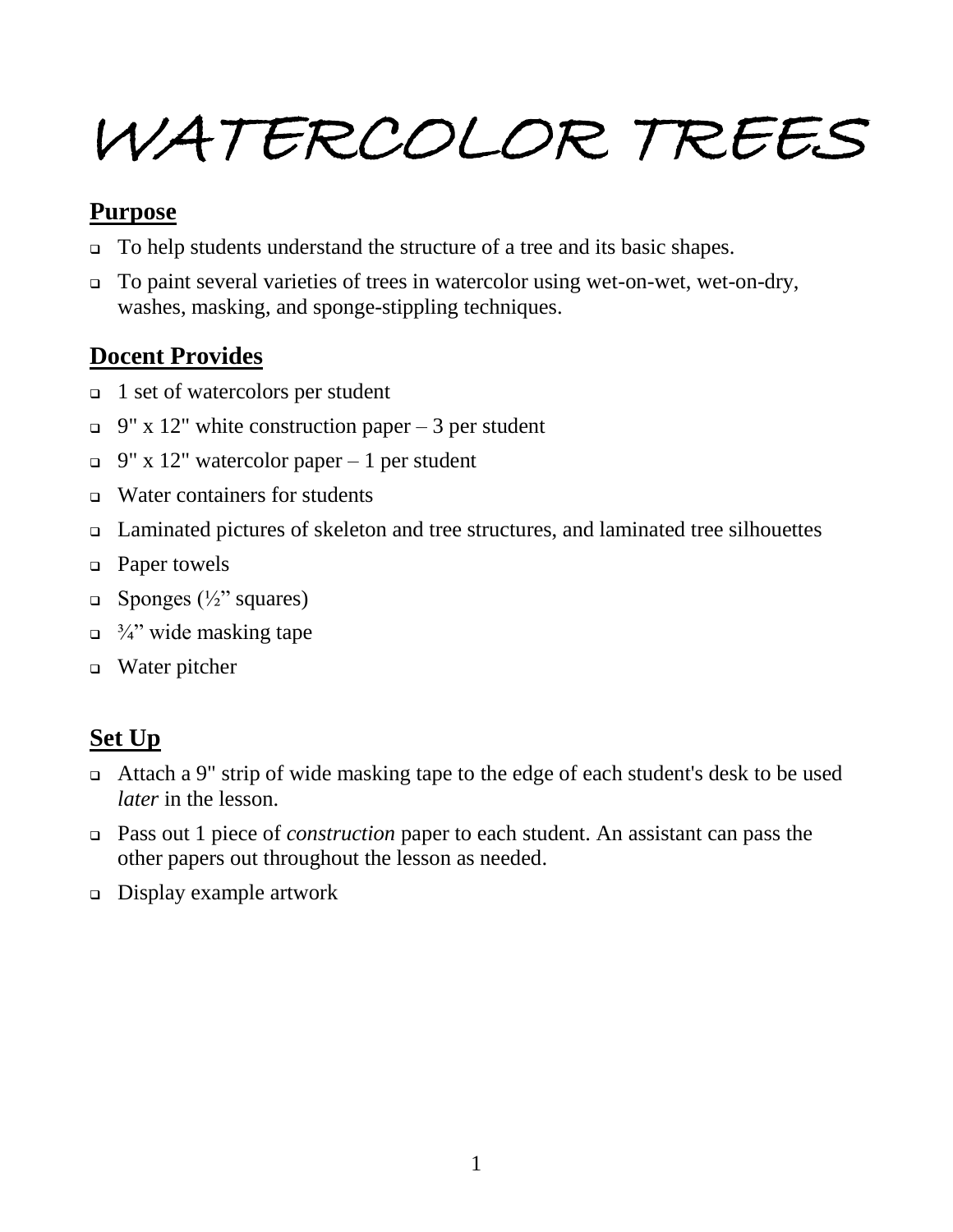#### **Classroom procedure**

- $\Box$  Review tree structure and basic shapes
	- Show skeleton picture: We have a bony structure which gives us our shape.
	- What would you look like without this bony skeleton? A blob? Trees have a structure which gives them their shape too. It is made up of the roots, branches, limbs and twigs.
- $\Box$  Identify geometric shapes of trees using silhouettes
	- Docents draw the basic shapes on the board. Ask the students to name a tree which might fit each shape.
	- Trees usually grow in a shape which resembles a geometric form. You can learn to identify trees by their characteristic silhouette or shape. This is easiest to see in winter after the leaves have fallen.
- $\Box$  Discuss silhouette pictures of trees
	- The trunk sets the main line of direction for the tree. Is it twisted? Straight? Bent?
	- The trunk tapers into the limbs and the limbs into branches and twigs.
	- How does the trunk grow out of the ground? How does it support itself? Roots! Note the spread at the base.
	- How do the branches grow from the trunk? Stiff and upright like a poplar tree? Limber and drooping like a weeping willow tree?
	- Do the branches get smaller or larger as they grow away from the trunk? Smaller.
- Review painting techniques:
	- Priming paints: Add a few drops of water to pigment by squeezing off of brush with fingers and let soak a few minutes before using.
	- Lapping up paint from paint set: "Lap up" or "lick up" paint with brush (do not scrub bristles).
	- Hugging off paint before dipping in water: When changing colors first use paper towels to remove excess paint by "hugging" off paint, then rinse in water container, (this keeps water cleaner, longer).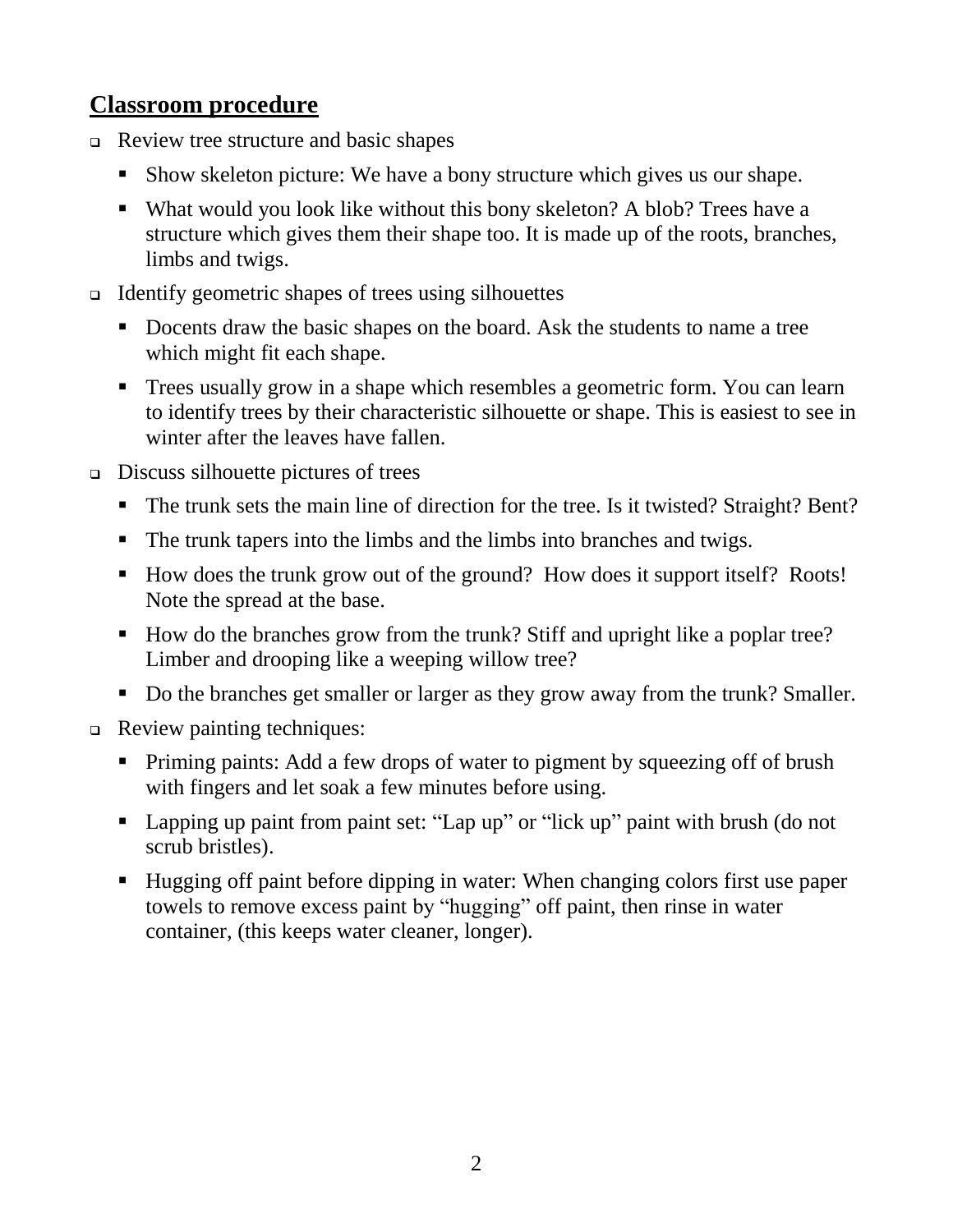#### **1 st tree (step 1, foliage): Watercolor Forest – 1 st piece of** *construction* **paper**

- Wet-on-wet technique for dense foliage
	- Brush clear water *on top 2/3rds of paper only*.
	- Using tip of brush, DOT on colors… let colors run together.
	- Leave some white spaces. Make foliage go off the top of the paper and off the edge in several places. Use three or four colors. Set aside to dry while you do the  $2<sup>nd</sup>$  tree.

# **2 nd tree: Gnarled Oak Trunk – 2 nd piece of** *construction* **paper**

- Wet-on-dry rolling technique for bare oak tree
	- Load brush with orange and tip in blue OR yellow and tip in purple.
	- Starting at least 1" from bottom of paper, hold brush near the bristles and wiggle and roll your brush to create a twisted and gnarled trunk.
	- Lift up on your brush to paint smaller branches. Use just the tip to add smallest branches and twigs.
	- Comment on the effect created by using the two colors on the brush.

# **1 st tree (step 2, trunks): Watercolor Forest – finishing 1 st piece**

- Pull stroke technique for straight trunks
	- Return to 1st piece of paper with (hopefully dry) foliage.
	- Complete the first tree by adding pull stroke tree trunks.
	- Load brush with two colors (as above) but using the pull stroke this time. Start your trunks approx. 1" from bottom of paper edge and pull your paint brush upward into the foliage. Add odd number of trunks (3 or 5).
	- Add branches using tip of brush and running along trunk before branching out.
	- Note: we do not see all of the trunks and branches through leaves, so stop and go here and there!